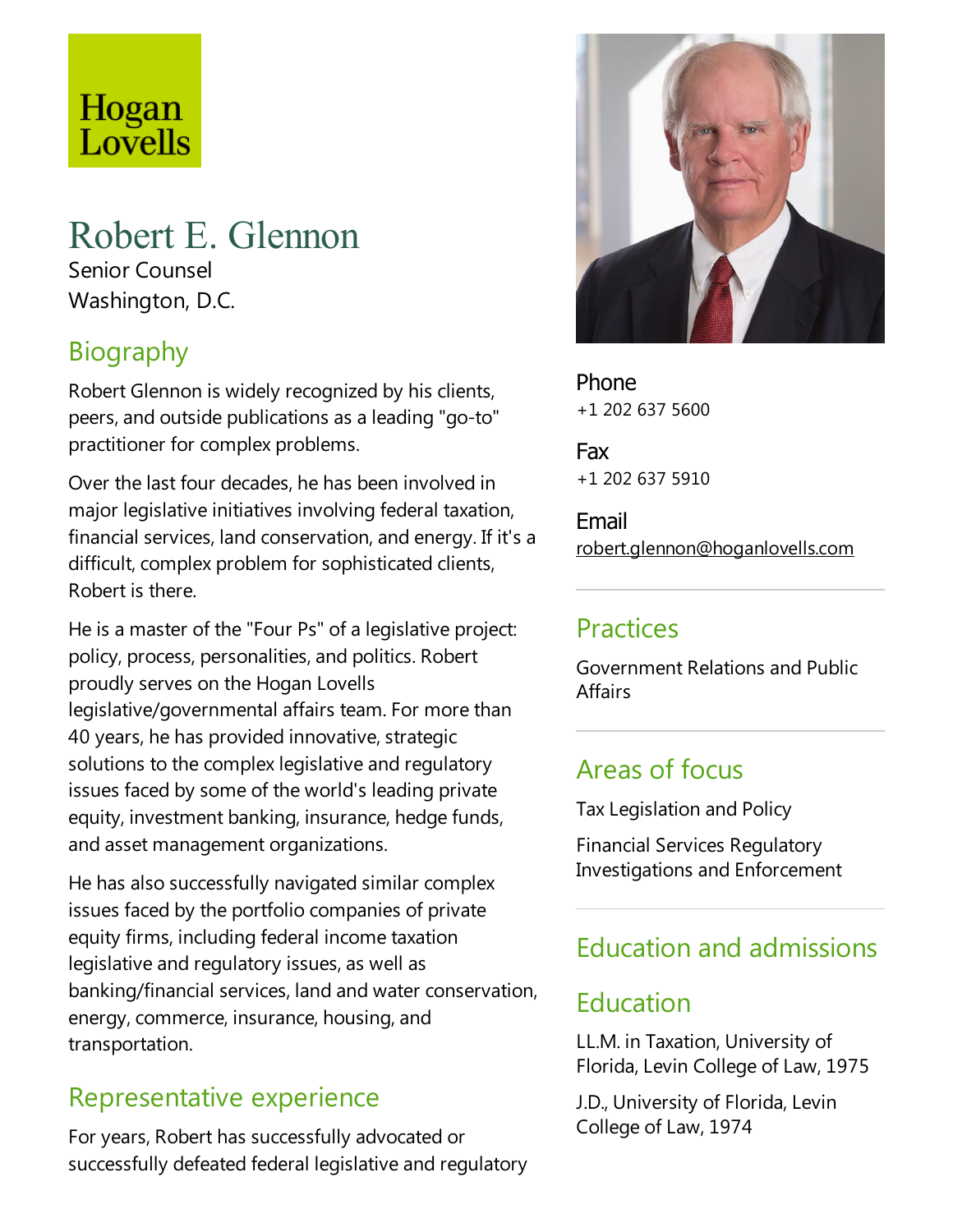initiatives concerning private equity and alternative investments.

Grandfathered from an extremely adverselaw a complex non-qualified program of a major global telecommunications company.

Successfully advocated for several favorable Dodd-Frank provisions affecting energy firms.

Successfully advocated the original "repatriation" provisions in the tax law.

Successfully advocated the temporary, corporate debt forgiveness provision of the recent "stimulus" legislation.

Part of the team that developed, passed into law, and instituted the largest land conservation initiative in U.S. history.

### Awards and rankings

■ The Best Lawyers in America, Government Relations Practice and Tax Law, 2011-current

#### Latest thinking and events

- **News** 
	- 'The American Jobs Plan': Biden Administration unveils \$2 trillion proposal for infrastructure
- **Insights** 
	- **All fun and GameStop until Washington gets** involved
- **Media Mention** 
	- Schumer's Orbit of Lobbyists Poised to Gain From Leader's Rise Bloomberg Government
- **News** 
	- $\blacksquare$  COVID-19: The Federal Reserve Board revises terms and issues FAQs for the Main Street Lending Program
- **Hogan Lovells Publications** 
	- A (cloudy) CARES 2.0 "crystal ball"
- **News** 
	- COVID-19: Federal Reserve Board to publish

B.S., University of Illinois at Urbana-Champaign, 1971

#### Bar admissions and qualifications

District of Columbia

Florida

### Court admissions

U.S.Tax Court